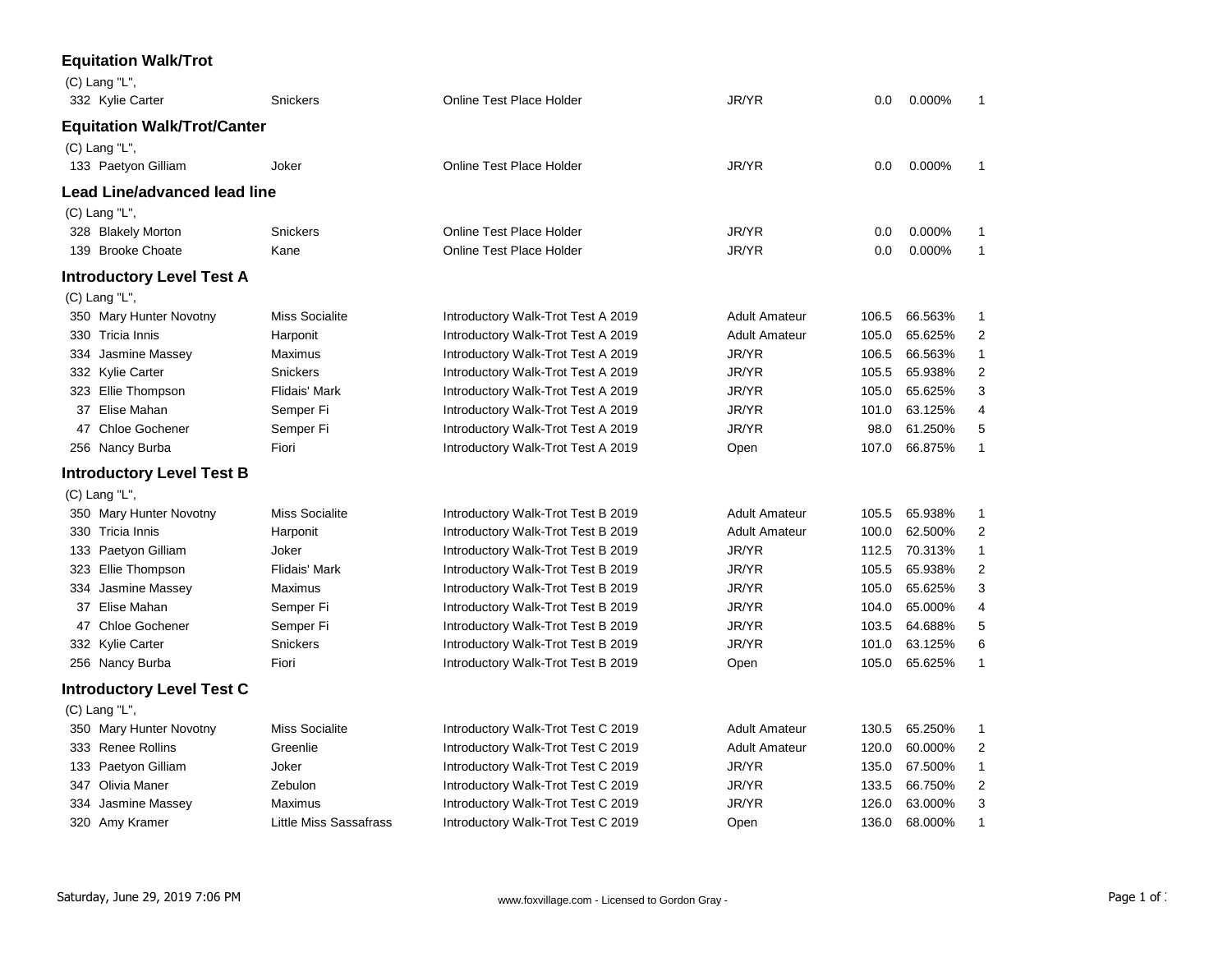## **Training Level Test 1**

## (C) Lang "L",

| 333 Renee Rollins            | Greenlie                | Training Level, Test 1 2019 | <b>Adult Amateur</b> |       | 167.5 64.423% | 1              |
|------------------------------|-------------------------|-----------------------------|----------------------|-------|---------------|----------------|
| 321 Chloe Patterson          | Iris                    | Training Level, Test 1 2019 | JR/YR                | 173.5 | 66.731%       | 1              |
| 133 Paetyon Gilliam          | Joker                   | Training Level, Test 1 2019 | JR/YR                | 169.5 | 65.192%       | 2              |
| 111 Alaina Butler            | Kaigenutt               | Training Level, Test 1 2019 | JR/YR                | 169.5 | 65.192%       | 2              |
| 38 Lilly Travis              | Super Duper Mini Cooper | Training Level, Test 1 2019 | JR/YR                | 163.5 | 62.885%       | 4              |
| 288 Sienna Busking           | Sundance                | Training Level, Test 1 2019 | JR/YR                | 157.5 | 60.577%       | 5              |
| 320 Amy Kramer               | Little Miss Sassafrass  | Training Level, Test 1 2019 | Open                 | 174.0 | 66.923%       | $\mathbf{1}$   |
| <b>Training Level Test 2</b> |                         |                             |                      |       |               |                |
| $(C)$ Lang "L",              |                         |                             |                      |       |               |                |
| 333 Renee Rollins            | Greenlie                | Training Level, Test 2 2019 | <b>Adult Amateur</b> |       | 188.5 65.000% | $\mathbf{1}$   |
| 111 Alaina Butler            | Kaigenutt               | Training Level, Test 2 2019 | JR/YR                | 190.0 | 65.517%       | $\mathbf{1}$   |
| 288 Sienna Busking           | Sundance                | Training Level, Test 2 2019 | JR/YR                | 187.0 | 64.483%       | $\overline{2}$ |
| 38 Lilly Travis              | Super Duper Mini Cooper | Training Level, Test 2 2019 | JR/YR                |       | 178.5 61.552% | 3              |
| <b>Training Level Test 3</b> |                         |                             |                      |       |               |                |
| $(C)$ Lang "L",              |                         |                             |                      |       |               |                |
| 321 Chloe Patterson          | Iris                    | Training Level, Test 3 2019 | JR/YR                | 185.5 | 63.966%       | 1              |
| 50 Chloe Patterson           | Barbie                  | Training Level, Test 3 2019 | JR/YR                | 175.0 | 60.345%       | $\overline{2}$ |
| <b>First Level Test 1</b>    |                         |                             |                      |       |               |                |
| (C) Lang "L",                |                         |                             |                      |       |               |                |
| 432 Callie Jarmon            | Skip Along Callie       | First Level, Test 1 2019    | <b>Adult Amateur</b> |       | 178.0 61.379% | $\mathbf{1}$   |
| <b>First Level Test 2</b>    |                         |                             |                      |       |               |                |
| (C) Lang "L",                |                         |                             |                      |       |               |                |
| 331 Lori Mullin              | Sweet Samurai           | First Level, Test 2 2019    | <b>Adult Amateur</b> | 242.0 | 69.143%       | 1              |
| 340 Nancy Burba              | April                   | First Level, Test 2 2019    | Open                 | 229.5 | 65.571%       | $\overline{2}$ |
| <b>First Level Test 3</b>    |                         |                             |                      |       |               |                |
| (C) Lang "L",                |                         |                             |                      |       |               |                |
| 331 Lori Mullin              | Sweet Samurai           | First Level, Test 3 2019    | <b>Adult Amateur</b> |       | 247.5 68.750% | 1              |
| 340 Nancy Burba              | April                   | First Level, Test 3 2019    | Open                 |       | 233.0 64.722% | $\mathbf{1}$   |
| <b>Third Level Test 1</b>    |                         |                             |                      |       |               |                |
| (C) Lang "L",                |                         |                             |                      |       |               |                |
| 138 Courtney Vaughn          | Won Direction           | Third Level, Test 1 2019    | <b>Adult Amateur</b> | 219.0 | 59.189%       | 1              |
| 342 Valerie McNair           | Dante                   | Third Level, Test 1 2019    | <b>Adult Amateur</b> |       | 193.5 52.297% | $\overline{2}$ |
| <b>Fourth Level Test 2</b>   |                         |                             |                      |       |               |                |
| (C) Lang "L",                |                         |                             |                      |       |               |                |
| 345 Holly Luke               | Lust in the Wind        | Fourth Level, Test 2 2019   | <b>Adult Amateur</b> |       | 241.0 63.421% | 1              |